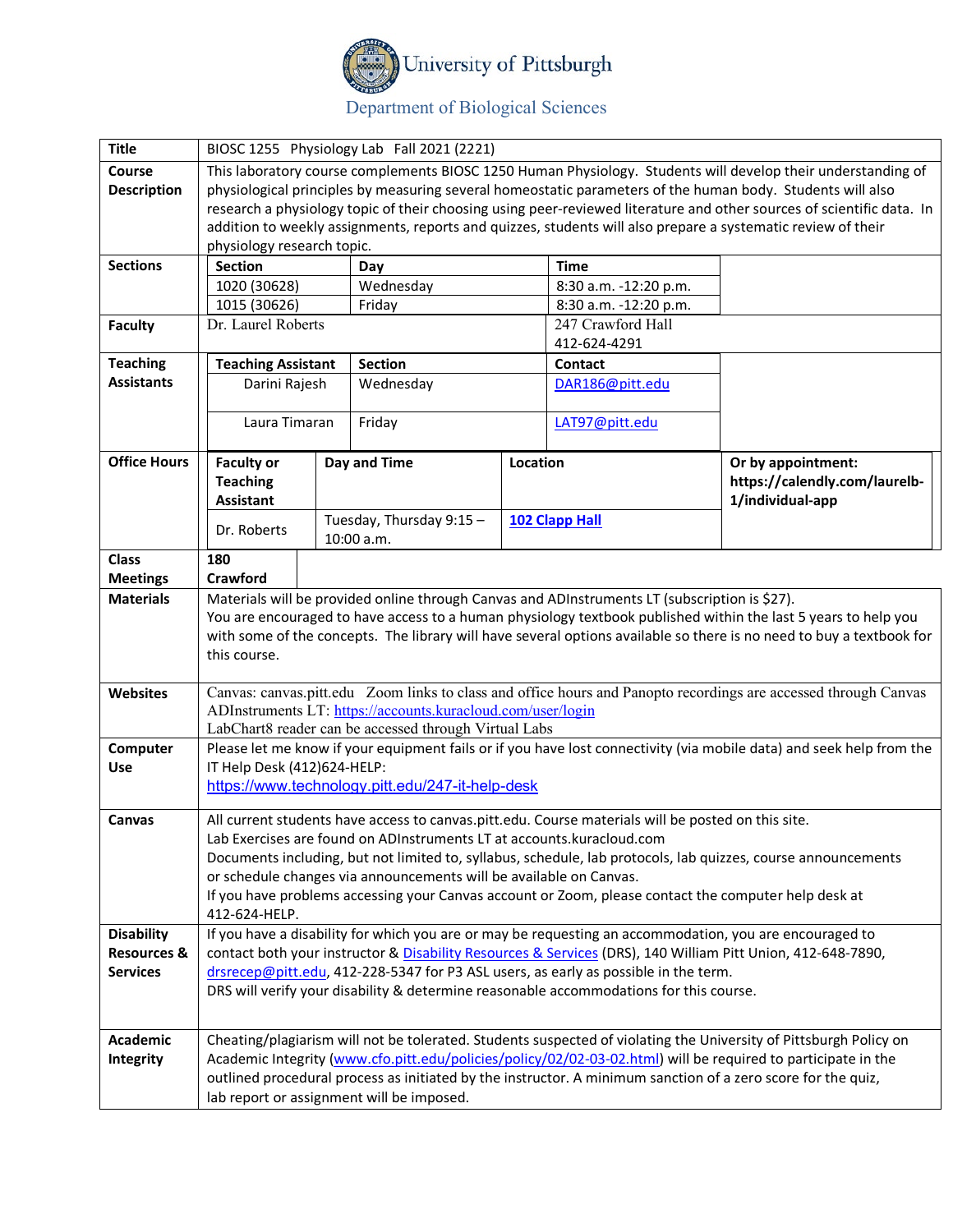Violation of the Academic Integrity Code requires the instructor to submit an Academic Integrity Violation Report to the Dean's Office.

# **All submitted work aside from quizzes and lab reports will lose 10% per calendar day late.**

# **Course Learning Outcomes:**

The student will demonstrate:

- A thorough understanding of the normal physiology of each examined system of the body.
- Knowledge of the structure and function of these systems, including the mechanisms for maintaining homeostasis
- The ability to evaluate clinical findings and comprehend medical scenarios to synthesize and interpret information
- The ability to search the medical literature, including electronic databases, and to locate and interpret up-to-date evidence on a research topic

# **Course Policies**

# **Health and Safety Statement**

In the midst of this pandemic, it is extremely important that you abide by public health regulations and University of Pittsburgh health standards and guidelines. While in class, at a minimum, this means you must wear a face covering and comply with physical distancing requirements; other requirements may be added by the University during the semester. These rules have been developed to protect the health and safety of all community members. Failure to comply with these requirements will result in you not being permitted to attend class in person and could result in a Student Conduct violation. For the most up-to-date information and guidance, please visit coronavirus.pitt.edu and check your Pitt email for updates before each class.

#### **E-mail Communication Policy**

Each student is issued a University e-mail address (username@pitt.edu) upon admittance. This e-mail address may be used by the University for official communication with students. Students are expected to read e-mail sent to this account on a regular basis. Failure to read and react to University communications in a timely manner does not absolve the student from knowing and complying with the content of the communications. The University provides an e-mail forwarding service that allows students to read their e-mail via other service providers (e.g., Hotmail, AOL, Yahoo). Students that choose to forward their e-mail from their pitt.edu address to another address do so at their own risk. If e-mail is lost because of forwarding, it does not absolve the student from responding to official communications sent to their University e-mail address. To forward e-mail sent to your University account, go to http://accounts.pitt.edu, log into your account, click on Edit Forwarding Addresses, and follow the instructions on the page. Be sure to log out of your account when you have finished. For the full E-mail Communication Policy, go to [www.bc.pitt.edu/policies/policy/09/09-10-01.html.](http://www.bc.pitt.edu/policies/policy/09/09-10-01.html))

Emails sent in Canvas only go to your Canvas Inbox unless you allow Notifications so that you get them by regular email. Information on configuring your Notifications in Canvas is at [https://community.canvaslms.com/t5/Student-Guide/How-do-I-set-my-Canvas-notification](https://community.canvaslms.com/t5/Student-Guide/How-do-I-set-my-Canvas-notification-preferences-as-a-student/ta-p/434)[preferences-as-a-student/ta-p/434.](https://community.canvaslms.com/t5/Student-Guide/How-do-I-set-my-Canvas-notification-preferences-as-a-student/ta-p/434)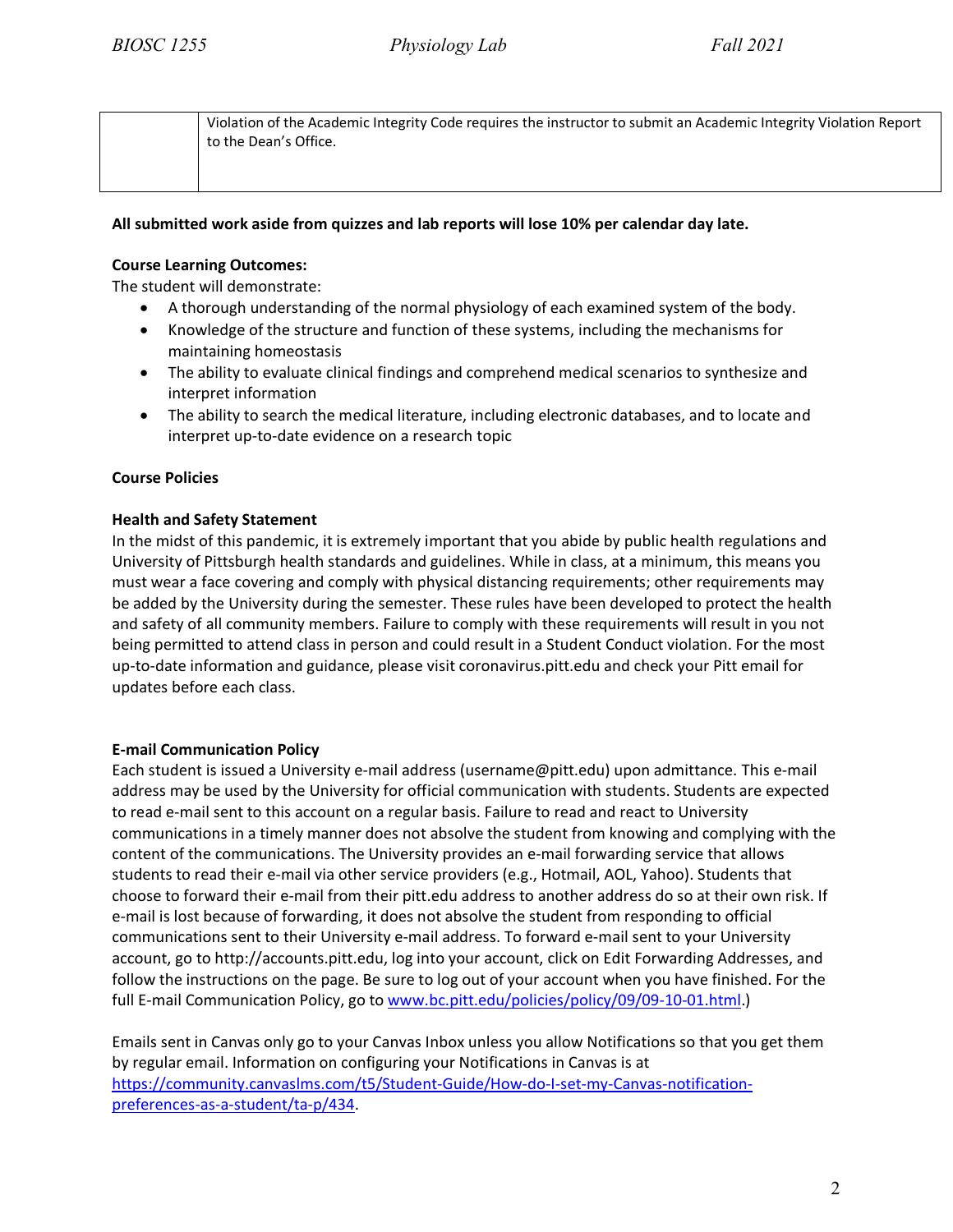#### **Turnitin**

Students agree that by taking this course all required assignments may be subject to submission for textual similarity review to Turnitin.com for the detection of plagiarism. All submitted papers will be included as source documents in the Turnitin.com reference database solely for the purpose of detecting plagiarism of such papers. Use of Turnitin.com page service is subject to the Usage Policy and Privacy Pledge posted on the Turnitin.com site.

# **Equity, Diversity, and Inclusion**

The University of Pittsburgh does not tolerate any form of discrimination, harassment, or retaliation based on disability, race, color, religion, national origin, ancestry, genetic information, marital status, familial status, sex, age, sexual orientation, veteran status or gender identity or other factors as stated in the University's Title IX policy. The University is committed to taking prompt action to end a hostile environment that interferes with the University's mission. For more information about policies, procedures, and practices, visit the Civil Rights & Title IX Compliance web page.

I ask that everyone in the class strive to help ensure that other members of this class can learn in a supportive and respectful environment. If there are instances of the aforementioned issues, please contact the Title IX Coordinator, by calling 412-648-7860, or e-mailing titleixcoordinator@pitt.edu. Reports can also be filed online. You may also choose to report this to a faculty/staff member; they are required to communicate this to the University's Office of Diversity and Inclusion. If you wish to maintain complete confidentiality, you may also contact the University Counseling Center (412-648- 7930).

#### **Your Well-being Matters**

College can be an exciting and challenging time for students. Taking time to care for yourself and seeking appropriate support can help you achieve your academic and professional goals. You are encouraged to maintain a healthy lifestyle by eating a balanced diet, exercising regularly, avoiding drugs and alcohol, getting enough sleep, and taking time to relax.

It can be helpful to remember that we all benefit from assistance and guidance at times, and there are many resources available to support your well-being while you are at Pitt. If you or anyone you know experiences overwhelming academic stress, persistent difficult feelings and/or challenging life events, you are strongly encouraged to seek support. In addition to reaching out to friends and loved ones, consider connecting with a faculty member you trust for assistance connecting to helpful resources. The University Counseling Center is also here for you. You can call 412-648-7930 at any time to connect with a clinician. You can also visit the Counseling Center website.

If you or someone you know is feeling suicidal, please call the University Counseling Center at any time at 412-648-7930.

You can also contact Resolve Crisis Network at 888-796-8226. If the situation is life threatening, call Pitt Police at 412-624-2121 or dial 911.

If the situation is life threatening, call the Police:

On-campus: Pitt Police: 412-268-2121 Off-campus: 911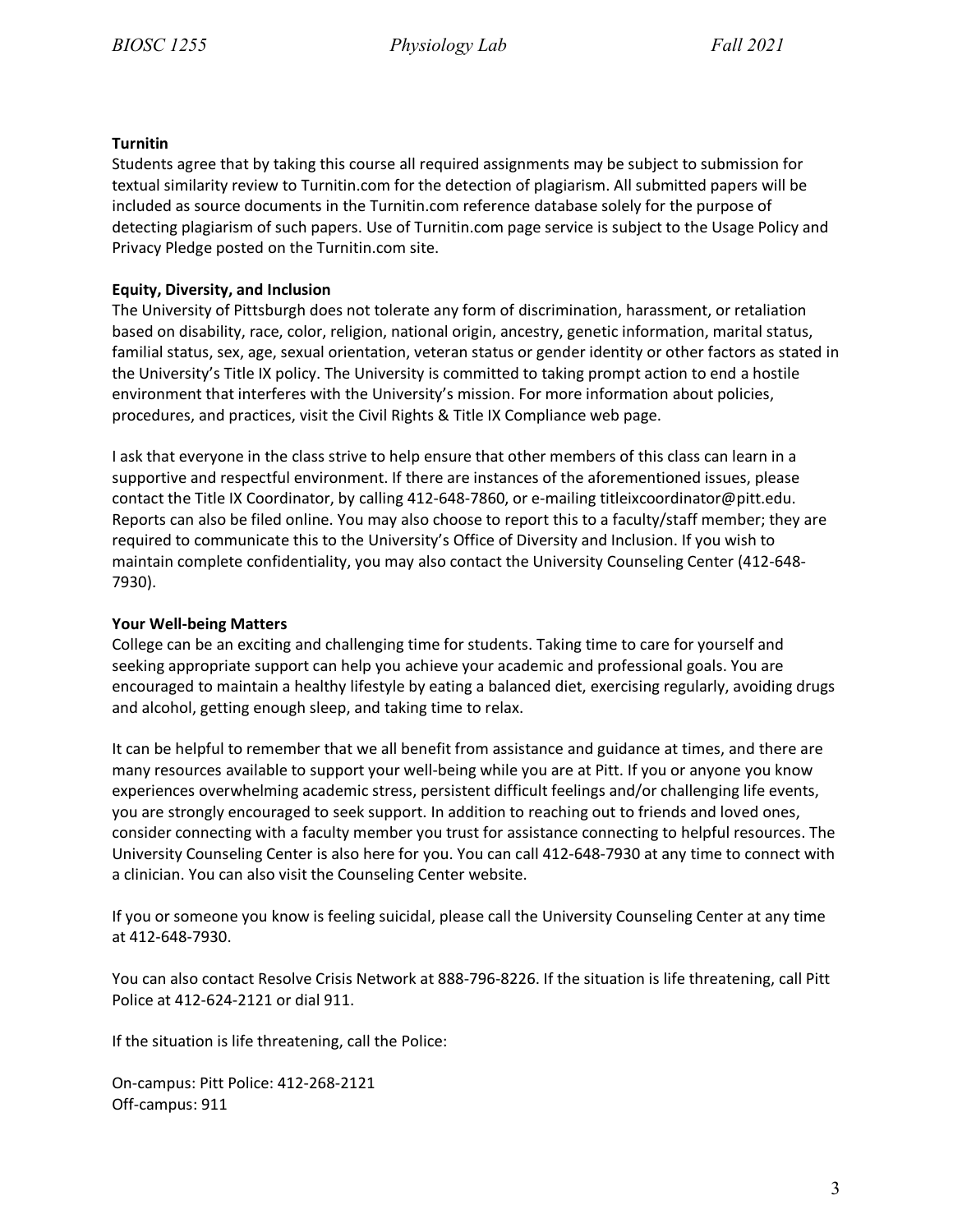| Assessment:               | Number<br>submitted: | Point value: | Total: |
|---------------------------|----------------------|--------------|--------|
| Lab packages:             | $10*$                | 15           | 150    |
| Pre-lab, lab, summary     |                      |              |        |
| Presentations:            | $\overline{2}$       | 10           | 20     |
| Glucose                   |                      |              |        |
| <b>Breathing</b>          |                      |              |        |
| Data:                     | $\mathbf{1}$         | 15           | 15     |
| <b>Statistics</b>         |                      |              |        |
| Epidemiology              |                      | 15           | 15     |
| WISER                     |                      | 15           | 15     |
| Case study                |                      | 10           | 10     |
| Final Project:            | 1                    | 75           | 75     |
| Proposal                  |                      |              |        |
| Literature<br>$\bullet$   |                      |              |        |
| summary                   |                      |              |        |
| Lab protocol<br>$\bullet$ |                      |              |        |
| Handout<br>$\bullet$      |                      |              |        |
| Presentation              |                      |              |        |
| TOTAL:                    |                      |              | 300    |

**\*** Each lab will have pre-lab and lab results activities on Lt (5 points each). Post-lab summary will be submitted on Canvas (5 points).

| <b>Grading Scale</b> |      |       |   |       |      |
|----------------------|------|-------|---|-------|------|
| 97-100               | A+   | 93-96 | A | 90-92 | A-   |
| 87-89                | B+   | 83-86 | в | 80-82 | B-   |
| 77-79                | $C+$ | 73-76 | С | 70-72 | $C-$ |
| 67-69                | D+   | 63-66 | D | 60-62 | D-   |
| Below 60             | F    |       |   |       |      |

# 4